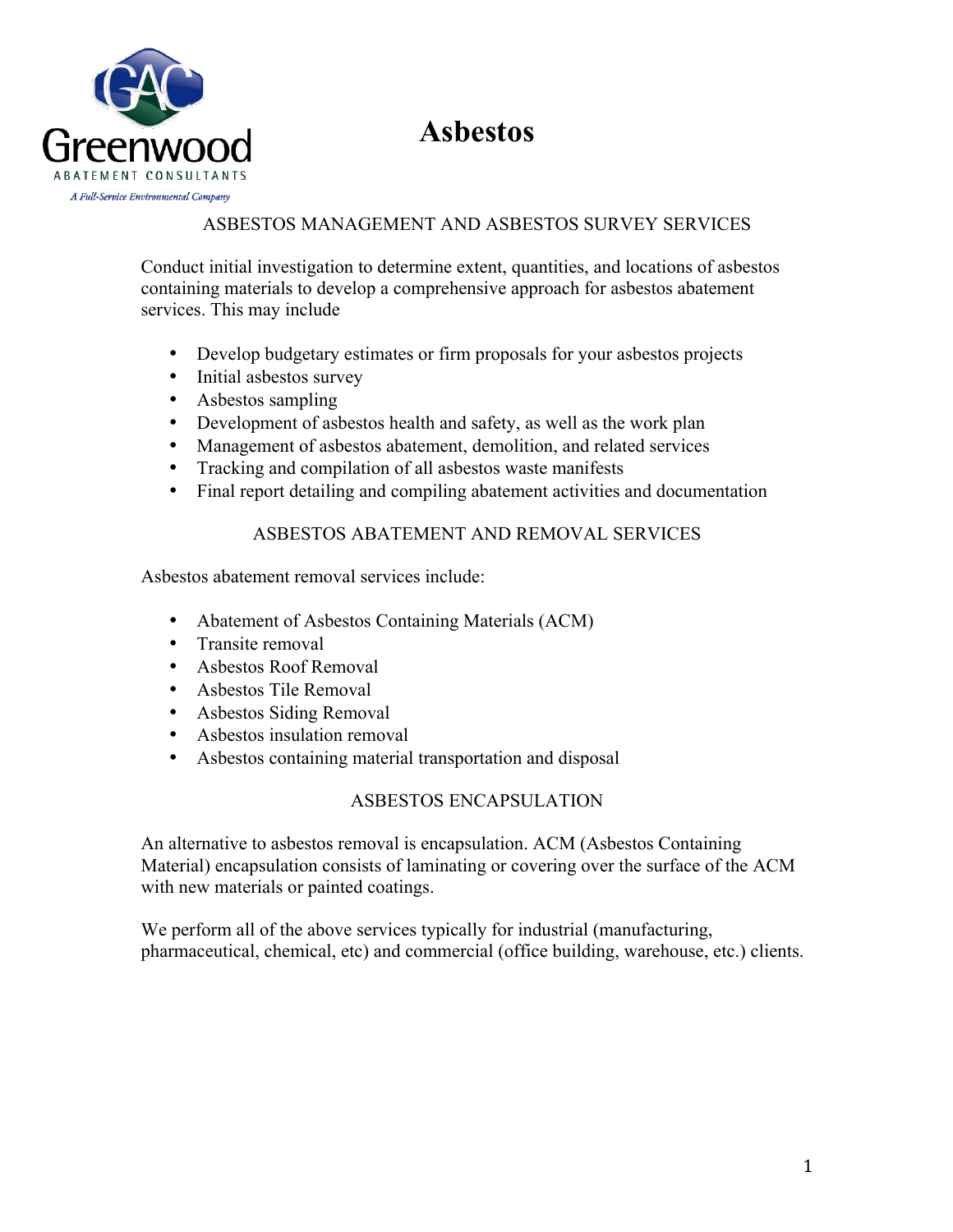### COMMON ASBESTOS ABATEMENT AND REMOVAL TERMS AND ACRONYMS

- AHERA The Asbestos Hazard Emergency Response Act, passed by Congress in 1986
- CERCLA The Comprehensive Environmental Response Compensation and Liability Act which is also known as the "Superfund."
- EPA The United States Environmental Protection Agency
- EHSD Environmental Health and Safety Division, U.S. EPA
- Friable Asbestos Material Any material containing more than one percent asbestos, as determined using the method specified in Appendix A, subpart F 40 CFR part 763, section 1, Polarized Light Microscopy, that when dry, can be crumbled, pulverized, or reduced to powder by hand pressure. If the asbestos content is less than 10 percent as determined by a method other than point counting by polarized light microscopy (PLM), verify the asbestos by point counting using PLM.
- Glovebag A sealed compartment with attached inner gloves used for the handling of asbestos- containing materials.
- NARS National Asbestos Registry System
- Negative pressure enclosure means any enclosure of an asbestos abatement project area where the air pressure outside the enclosure is greater than the air pressure inside the enclosure and the air inside the enclosure is changed at least four times an hour by exhausting it through a HEPA filter.
- NESHAP The National Emission Standard for Hazardous Air Pollutants found in Title 40 CFR Part 61 promulgated under Section 112 of the Clean Air Act.
- NIOSH National Institute for Occupational Safety and Health
- NVLAP National Voluntary Laboratory Accreditation Program
- OSHA Occupational Safety & Health Administration
- PLM Polarized light microscopy, as defined in Appendix A, subpart F, 40 CFR part 763, section 1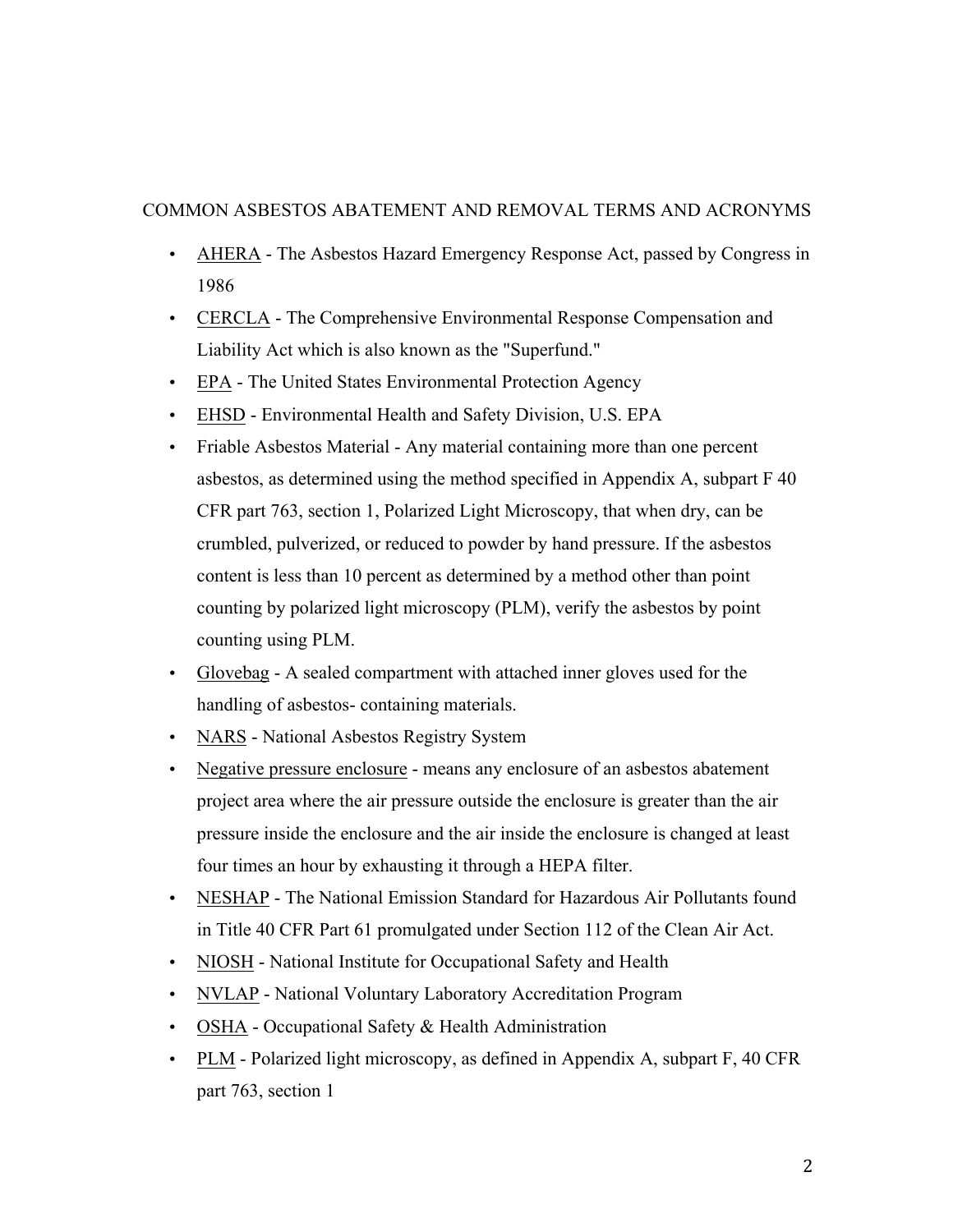- RACM Regulated Asbestos-Containing Material. RACM means (a) Friable asbestos material, (b) Category I nonfriable ACM that has become friable, (c) Category I nonfriable ACM that will be or has been subjected to sanding, grinding, cutting, or abrading, or (d) Category II nonfriable ACM that has a high probability of becoming or has become crumbled, pulverized, or reduced to powder by the forces expected to act on the material in the course of demolition or renovation operations regulated by the Asbestos NESHAP.
- RCRA Resource Conservation and Recovery Act
- TSCA Toxic Substances Control Act
- Visible Emissions Any emissions, which are visually detectable without the aid of instruments, coming from RACM or asbestos- containing waste material, or from any asbestos milling, manufacturing, or fabricating operation.
- Asbestos a fibrous amphibole; used for making fireproof articles; inhaling fibers can cause asbestosis or lung cancer
- Amphibole a mineral or mineral variety belonging to the amphibole group
- Chrysotile a gray or green fibrous mineral; an important source of commercial asbestos
- Tremolite a white or pale green mineral (calcium magnesium silicate) of the amphibole group used as a form of asbestos